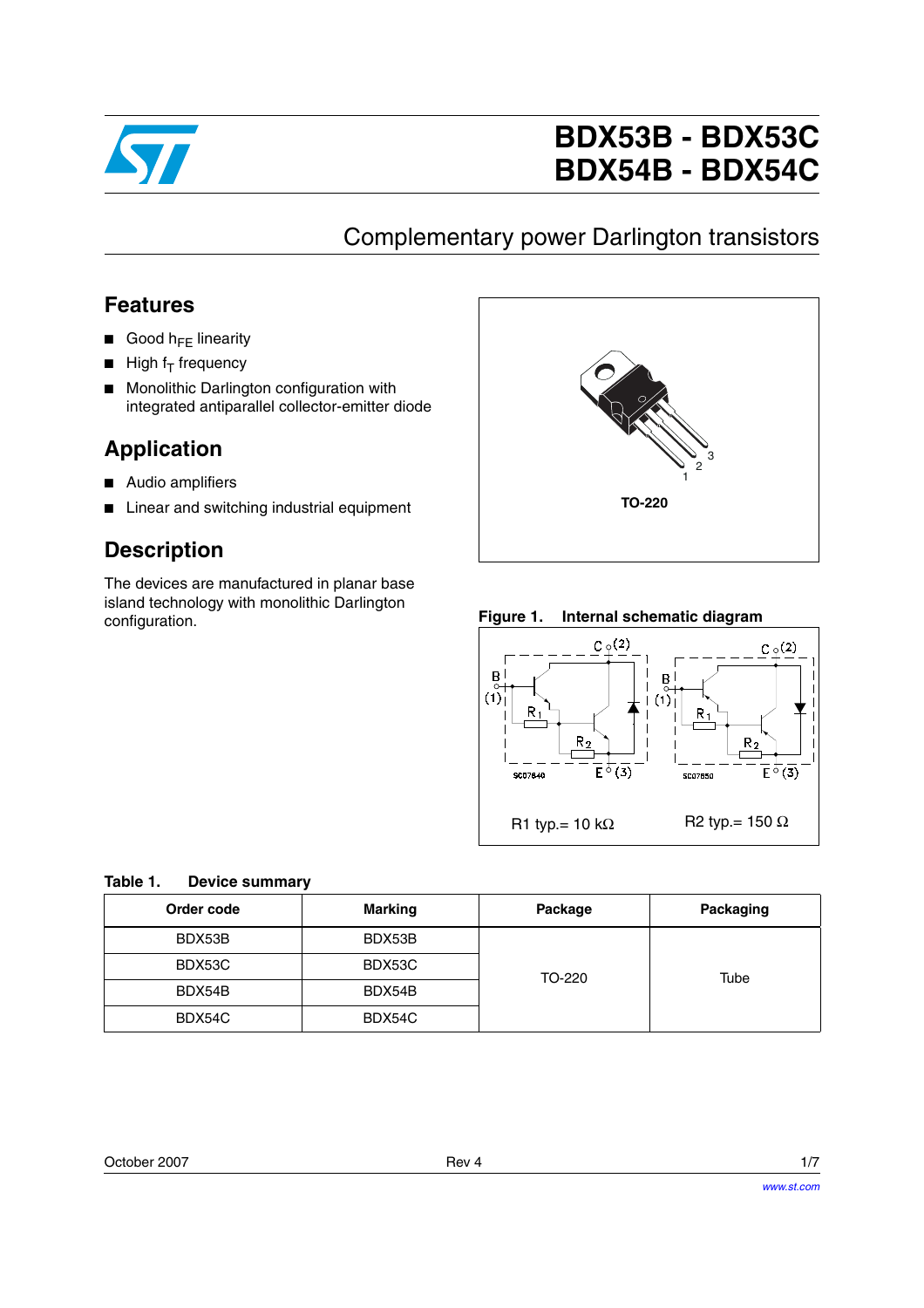**Unit** 

## **1 Electrical ratings**

|                     |                                                 |            | <b>Value</b> |               |             |
|---------------------|-------------------------------------------------|------------|--------------|---------------|-------------|
| <b>Symbol</b>       | <b>Parameter</b>                                | <b>NPN</b> | BDX53B       | BDX53C        | Uni         |
|                     |                                                 | <b>PNP</b> | BDX54B       | <b>BDX54C</b> |             |
| V <sub>CBO</sub>    | Collector-base voltage ( $I_F = 0$ )            |            | 80           | 100           | v           |
| V <sub>CEO</sub>    | Collector-emitter voltage ( $I_B = 0$ )         |            | 80           | 100           | V           |
| V <sub>EBO</sub>    | Emitter-base voltage ( $I_C = 0$ )              |            | 5            |               | V           |
| l <sub>C</sub>      | Collector current                               |            | 8            |               | A           |
| $I_{CM}$            | 12<br>Collector peak current (repetitive)       |            | A            |               |             |
| l <sub>B</sub>      | 0.2<br>Base current                             |            | mΑ           |               |             |
| $P_{TOT}$           | Total dissipation at $T_c = 25^{\circ}$ C<br>60 |            | W            |               |             |
| ${\sf T}_{\sf stg}$ | Storage temperature<br>$-65$ to 150             |            |              | °C            |             |
| $T_{J}$             | 150<br>Max. operating junction temperature      |            |              |               | $^{\circ}C$ |

### **Table 2. Absolute maximum ratings**

*Note: For PNP types voltage and current values are negative.*

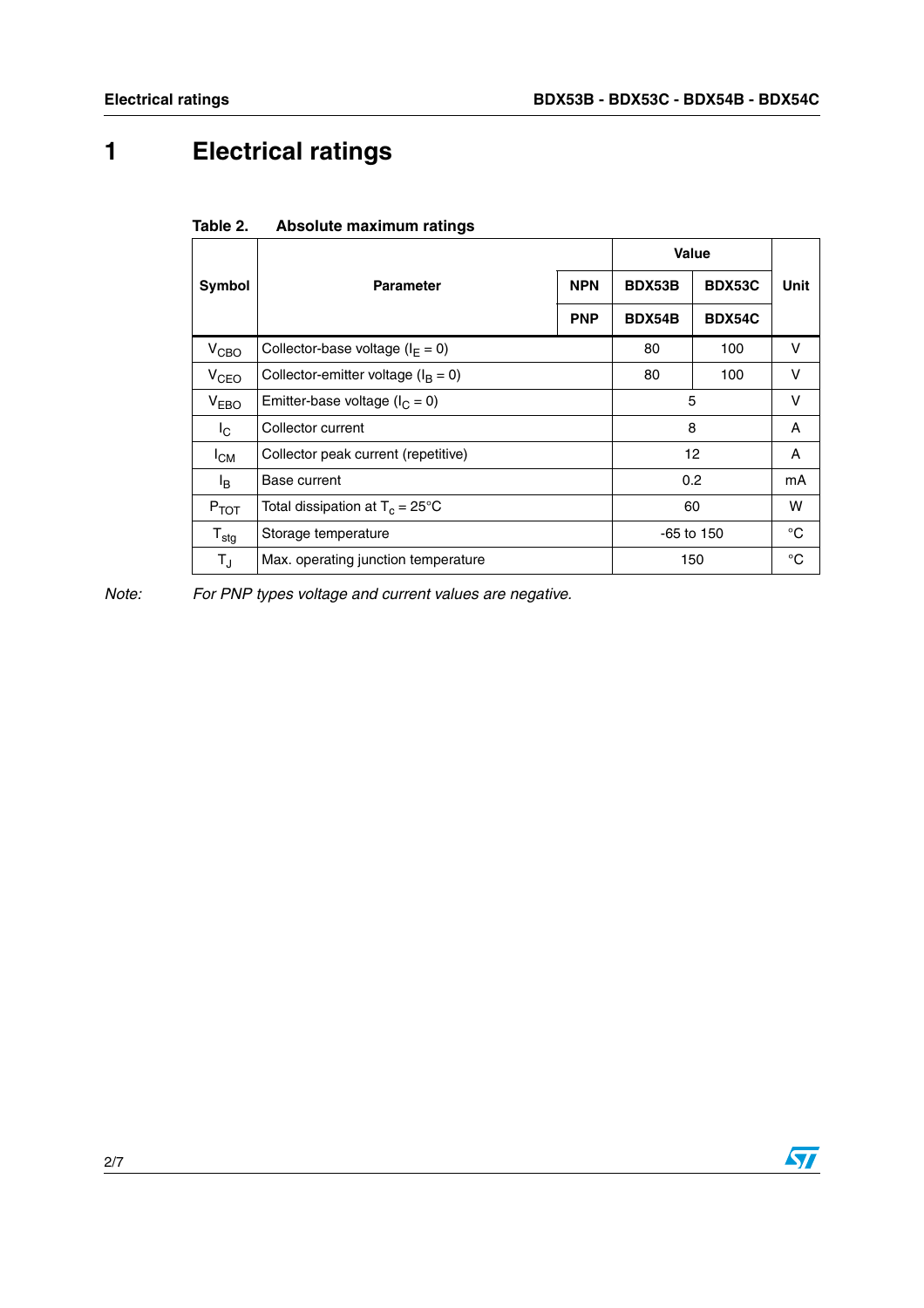### **2 Electrical characteristics**

 $(T_{\text{CASE}} = 25^{\circ} \text{C}$  unless otherwise specified)

| Symbol                                                | <b>Parameter</b>                                      | <b>Test conditions</b>                                               | Min.      | Typ.       | Max.           | Unit        |
|-------------------------------------------------------|-------------------------------------------------------|----------------------------------------------------------------------|-----------|------------|----------------|-------------|
| $V_{CEO(sus)}$ <sup>(1)</sup>                         | Collector-emitter<br>sustaining voltage ( $I_B = 0$ ) | $I_C = 100 \text{ mA}$<br>for BDX53B - BDX54B<br>for BDX53C - BDX54C | 80<br>100 |            |                | V<br>$\vee$ |
| Collector cut-off current<br>$I_{CBO}$<br>$(I_F = 0)$ |                                                       | $V_{CB}$ = 80 V<br>for BDX53B - BDX54B                               |           |            | 0.2            | mA          |
|                                                       |                                                       | $V_{CB} = 100 V$<br>for BDX53C - BDX54C                              |           |            | 0.2            | mA          |
| $I_{CEO}$                                             | Collector cut-off current                             | $V_{CE}$ = 40 V<br>for BDX53B - BDX54B                               |           |            | 0.5            | mA          |
|                                                       | $(I_{\rm B} = 0)$                                     | $V_{CE}$ = 50 V<br>for BDX53C - BDX54C                               |           |            | 0.5            | mA          |
| $I_{EBO}$                                             | Emitter cut-off current<br>$(I_C = 0)$                | $V_{FB} = 5 V$                                                       |           |            | 2              | mA          |
| $V_{CE(sat)}(1)$                                      | Collector-emitter saturation<br>voltage               | $I_C = 3 A;$<br>$I_B$ = 12 mA                                        |           |            | $\overline{2}$ | V           |
| $V_{BE(sat)}(1)$                                      | Base-emitter saturation<br>voltage                    | $I_C = 3 A;$ $I_B = 12 mA$                                           |           |            | 2.5            | V           |
| $h_{FE}$ <sup>(1)</sup>                               | DC current gain                                       | $V_{CF}$ = 3 V<br>$I_C = 3 A;$                                       | 750       |            |                |             |
| $V_F^{(1)}$                                           | Diode forward voltage                                 | $I_F = 3 A;$<br>$I_F = 8 A;$                                         |           | 1.8<br>2.5 | 2.5            | v<br>v      |

**Table 3. Electrical characteristics**

1. Pulsed: pulse duration =  $300 \,\mu s$ , duty cycle  $1.5\%$ 

*Note: For PNP types voltage and current values are negative.*

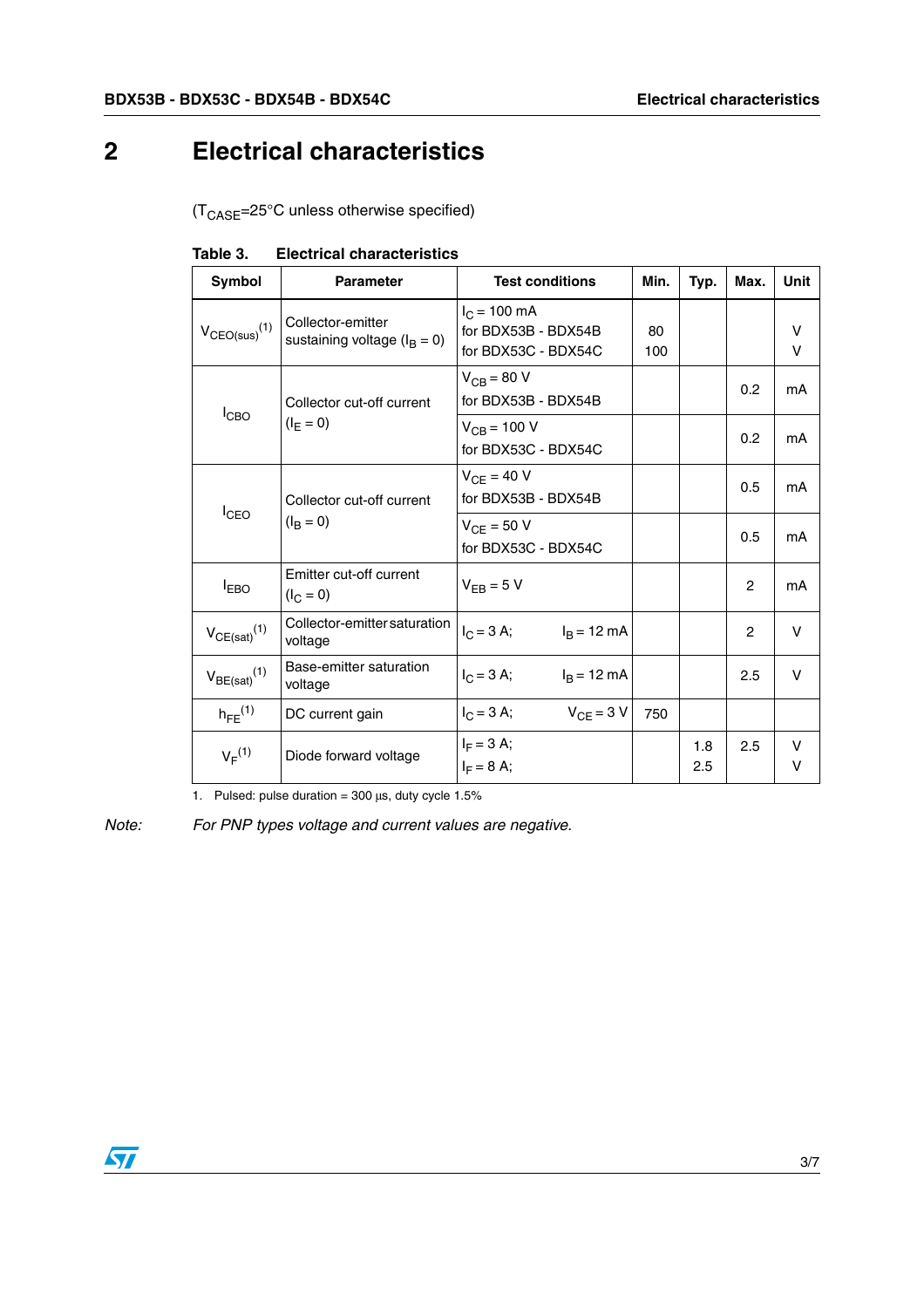### **3 Package mechanical data**

In order to meet environmental requirements, ST offers these devices in ECOPACK® packages. These packages have a Lead-free second level interconnect. The category of second level interconnect is marked on the package and on the inner box label, in compliance with JEDEC Standard JESD97. The maximum ratings related to soldering conditions are also marked on the inner box label. ECOPACK is an ST trademark. ECOPACK specifications are available at: www.st.com

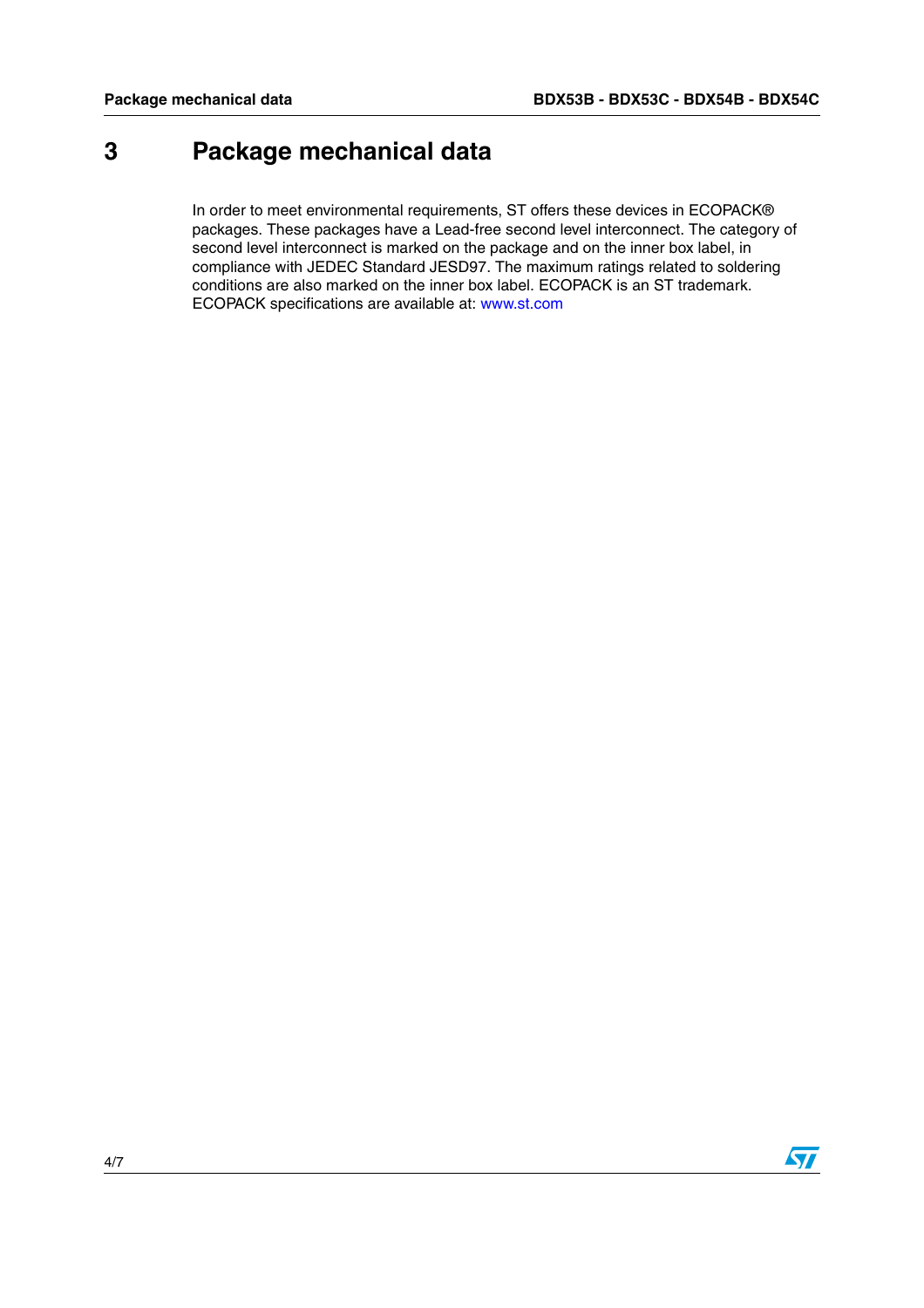| Dim            |       | mm    |       |       | inch  |       |  |
|----------------|-------|-------|-------|-------|-------|-------|--|
|                | Min   | Typ   | Max   | Min   | Typ   | Max   |  |
| A              | 4.40  |       | 4.60  | 0.173 |       | 0.181 |  |
| b              | 0.61  |       | 0.88  | 0.024 |       | 0.034 |  |
| b1             | 1.14  |       | 1.70  | 0.044 |       | 0.066 |  |
| c              | 0.49  |       | 0.70  | 0.019 |       | 0.027 |  |
| D              | 15.25 |       | 15.75 | 0.6   |       | 0.62  |  |
| D <sub>1</sub> |       | 1.27  |       |       | 0.050 |       |  |
| E              | 10    |       | 10.40 | 0.393 |       | 0.409 |  |
| e              | 2.40  |       | 2.70  | 0.094 |       | 0.106 |  |
| e1             | 4.95  |       | 5.15  | 0.194 |       | 0.202 |  |
| E              | 1.23  |       | 1.32  | 0.048 |       | 0.051 |  |
| H1             | 6.20  |       | 6.60  | 0.244 |       | 0.256 |  |
| J1             | 2.40  |       | 2.72  | 0.094 |       | 0.107 |  |
| L              | 13    |       | 14    | 0.511 |       | 0.551 |  |
| L1             | 3.50  |       | 3.93  | 0.137 |       | 0.154 |  |
| L20            |       | 16.40 |       |       | 0.645 |       |  |
| L30            |       | 28.90 |       |       | 1.137 |       |  |
| ØΡ             | 3.75  |       | 3.85  | 0.147 |       | 0.151 |  |
| Q              | 2.65  |       | 2.95  | 0.104 |       | 0.116 |  |



### **TO-220 mechanical data**

 $\sqrt{2}$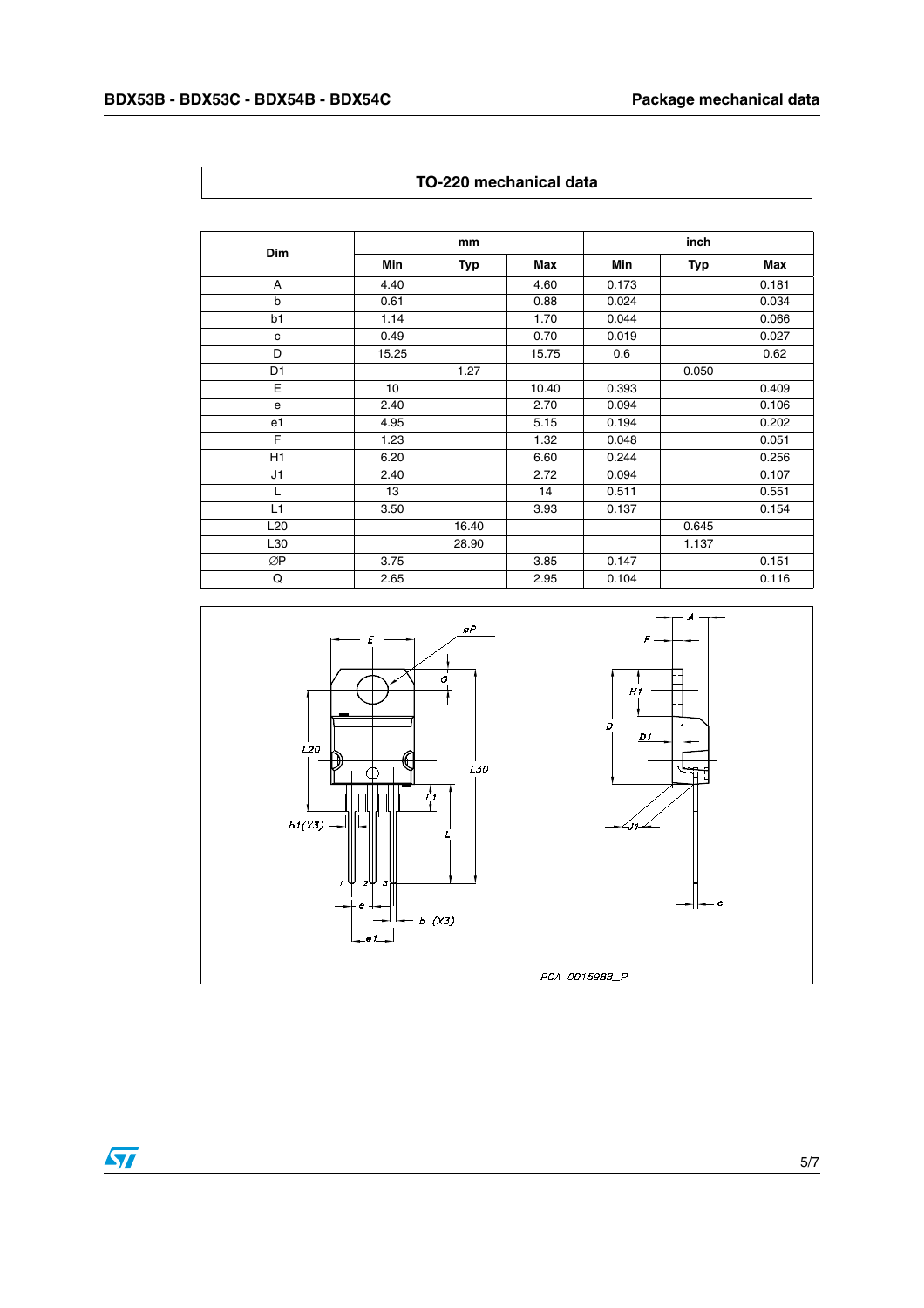# **4 Revision history**

### Table 4. **Document revision history**

| Date        | <b>Revision</b> | <b>Changes</b>                                                                         |
|-------------|-----------------|----------------------------------------------------------------------------------------|
| 09-Sep-2004 |                 |                                                                                        |
| 23-Oct-2007 | 4               | Technology change from epibase to planar (PCN APM-<br>PWR/07/2417 and APM-PWR/07/2615) |